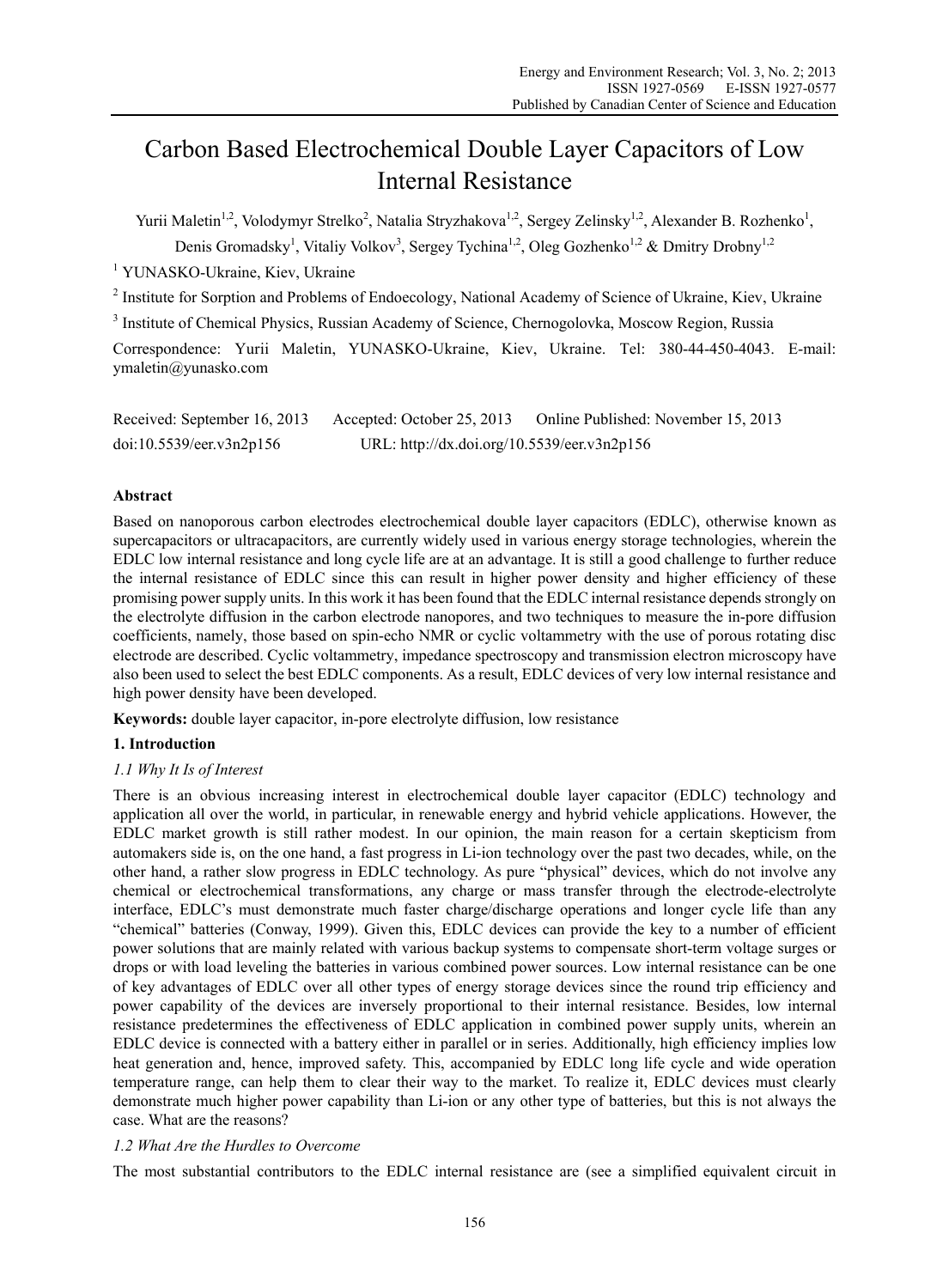sketch (1) below): contact resistance between Al current collector and active carbon electrode ( $R_{A\ell-C}$ ); ohmic resistance of active carbon electrode layer  $(R_C)$ ; electrolyte resistance in the electrode nanopores  $(R_{E\mid in\text{-}ores})$ ; and electrolyte resistance in the bulk solution including electrode and separator macropores  $(R_{E\mid in\text{-}bulk})$ .



High contact resistance,  $R_{A/C}$ , can result from the native oxide film on the aluminum surface and its effect on EDLC performance is thoroughly discussed in our previous work (Maletin et al., 2008) and also in Section 4 below.

Ohmic resistance of the active electrode layer,  $\mathbf{R}_C$ , can substantially be reduced by adding a small amount (2–5%) wt.) of conductive additives such as carbon black or graphite. On the other hand, it has been found (Maletin et al., 2008; Maletin et al., 2012) that the electrolyte conductivity, though being high enough in the bulk solution, can significantly be reduced in the electrode nanopores, and this can result in the lion's share of an unexpectedly high internal resistance of EDLC devices. Experimental study of this phenomenon is the main subject of the present paper.

## *1.3 Our Approach to Solve the Problem*

According to well-known equations (Bard & Faulkner, 2001, p.137) the electrolyte conductivity is proportional to mobility or to diffusion coefficients of the corresponding ions. On the other hand, there is no potential gradient in narrow pores (if the pore width is close to the Debye length, or to 1–2 nm in concentrated electrolytes, which are normally used in EDLC technology), and therefore, diffusion is the only driving force for charge-discharge processes in nanoporous EDLC electrodes (Maletin et al., 2006). Bearing that in mind, in the present study two known independent experimental techniques based on NMR or electrochemical measurements have been modified and used to measure the diffusion coefficients of the electrolyte inside the carbon nanopores.

Since cost is another important issue that hinders the EDLC way to the market, in the present study we are mostly focused on the low cost nanoporous carbons based on natural carbonaceous materials, e.g., coconut shell. In some cases the surface of initial carbons was doped with N-heteroatoms as was offered by Strelko, Stryzhakova, Gozhenko, and Maletin (2009).

#### **2. Method**

## *2.1 Design of EDLC Prototypes and Their Performance Measurements*

Two-electrode capacitor prototypes were used for performance measurements of various nanoporous carbons and EDLC design solutions. The electrodes were typically prepared by mixing the nanoporous carbon powder with PTFE suspension in water (the latter was used as a binder) until a homogeneous mixture was obtained. No conductive additives were normally added since the carbons selected in this work provided fairly low ohmic resistance,  $\mathbf{R}_C$ . The mixture was rolled to form sheets of 40–100 micron thick followed by cutting off the separate carbon electrodes. The active carbon electrodes thus obtained had their geometric surface area of  $15 \text{ cm}^2$ each and contained 93% of carbon and 7% of PTFE binder. They were then applied onto electric-spark treated aluminum foil (Maletin et al., 2008) used as a current collector of 15 or 20 micron thick and dried at 220  $^{\circ}$ C under vacuum for 6 hours. A couple of electrodes were then interleaved with a porous insulating sheet (separator) and placed into laminated aluminum shell. The prototypes thus fabricated were filled with 1.3 M Et<sub>3</sub>MeN (TEMA)  $BF_4$  in acetonitrile and sealed. All the assembly operations were carried out in a dry box. Larger EDLC devices comprising a number of positive and negative electrodes connected in parallel and forming a stack with the capacitance between 400 and 1500 F were assembled at Yunasko Pilot Plant according to the same technology.

Cyclic voltammetry (CV) and electrochemical impedance spectroscopy (EIS) measurements were carried out with the help of Voltalab-80 PGZ-402 unit. Galvanostatic charge-discharge cycling with the help of Arbin BT-2000 testing unit was also used to measure the capacitance and internal resistance of large EDLC prototypes. The CV measurements were mostly carried out within the voltage range of  $0-3$  V with the scan rate of 10 mV.s<sup>-1</sup>. In some cases the voltage range was extended to 3.5 V. Also in some cases three-electrode CV measurements were used to study the behavior of various EDLC components in either positive or negative voltage range. The current loads between 0.1 and 1.0 A.F<sup>-1</sup> were used for galvanostatic charge-discharge cycling of the prototypes of different size/capacitance with the sampling rate of 10 ms. All the measurements were carried out at 25  $^{\circ}$ C except special life cycle tests that were carried out at 60 °C.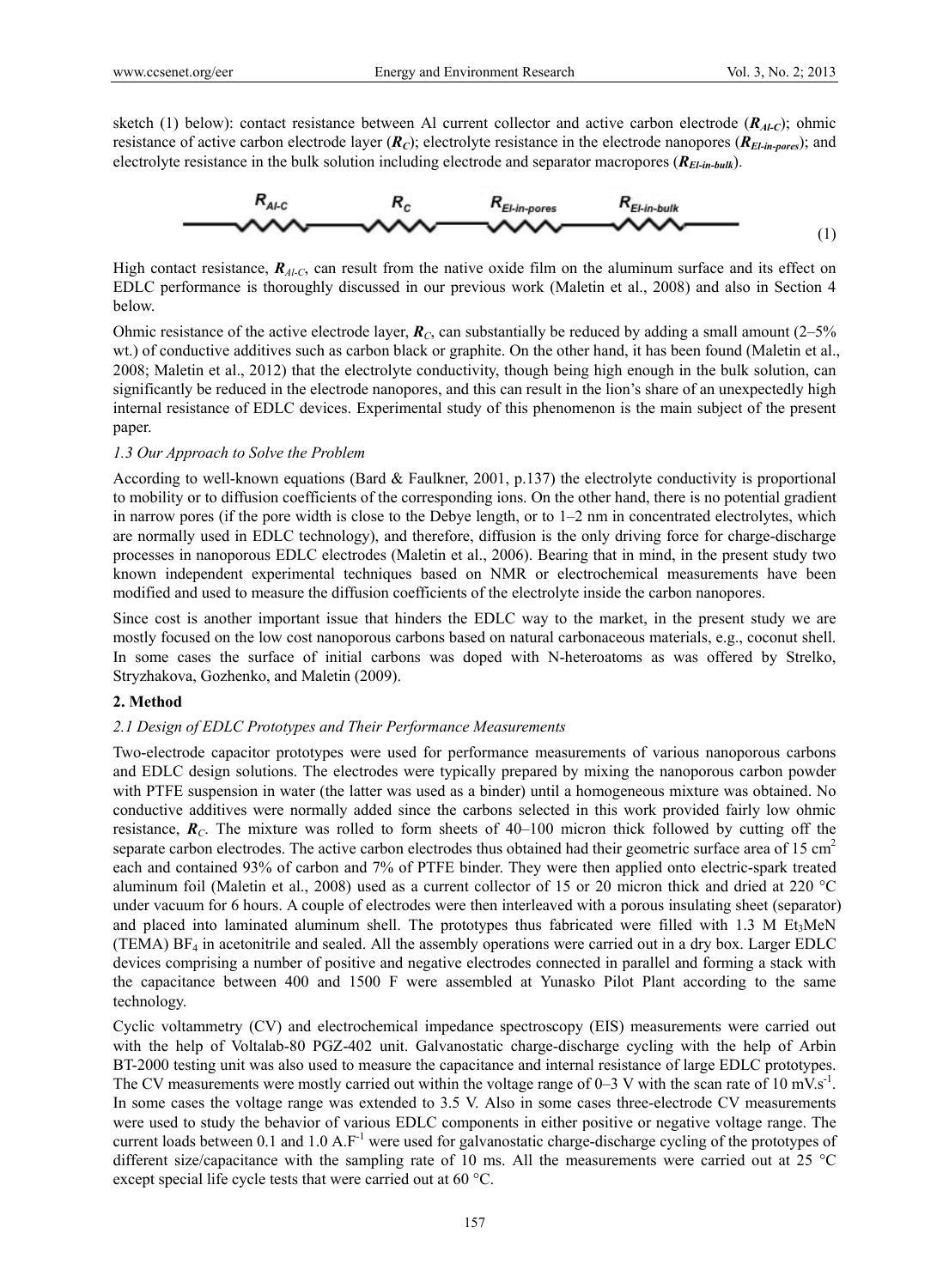The internal resistance  $(R_{in})$  and capacitance  $(C)$  values were calculated from galvanostatic cycling results in accordance with the FreedomCAR Ultracapacitor Test Manual (2004).

*2.2 Study of Nanoporous Carbon Structure and Surface Chemistry*

The following nanoporous carbon powders have been chosen for this study:

- A. ZL-302 (Huzhou Sensheng Activated Carbon Co., Ltd);
- B. ZL-302-N (ZL-302 carbon powder thermally treated with melamine and containing 15 atomic % of nitrogen on its surface);
- C. NY1151 (Kuraray Chemical Co.,Ltd);
- D. YP80F (Kuraray Chemical Co.,Ltd);
- E. YP50F (Kuraray Chemical Co.,Ltd);
- F. HDLC 20B STUW (Haycarb PLC);
- G. NC2-1E (EnerG2 Technologies Inc.);
- H. P2-15 (EnerG2 Technologies Inc.);
- I. Y-Carbon (Y-Carbon Inc.).

The porous structure of carbon materials has been studied with the help of transmission electron microscopy (TEM) with the use of Jeol JEM-2100F, and also from nitrogen adsorption/desorption isotherms at 77 K using a Nova 2200e Surface Area & Pore Size Analyser (Quantachrome Instruments).

The concentration of nitrogen heteroatoms on carbon surface has been measured with the help of XPS with the use of KRATOS-800XPS, energy resolution of 1.2 eV, Κα (Al), hν=1486.6 eV, spectral data being treated with the help of XPSPeak 4.0.

#### *2.3 Diffusion Coefficient Measurements*

For NMR diffusion measurements the carbon powders listed above were impregnated with ethyl trimethyl ammonium tetrafluoroborate (EtMe<sub>3</sub>NBF<sub>4</sub>) dissolved in either acetonitrile (CH<sub>3</sub>CN) or acetonitrile- $d_3$  (CD<sub>3</sub>CN) followed by placing each powder into a 5 mm standard NMR tube. All  $^1$ H NMR diffusion measurements have been carried out using a Bruker AVANCE 400 spectrometer equipped with the wide-bore magnet. A 5 mm "diff60" diffusion probe head (Bruker) with gradient coils in Z direction was used to generate magnetic field gradient. All experiments were performed at 25 °C. The 90° pulse lengths (14.5–18.5  $\mu$ s) were determined for every sample using the standard routine. The  $T_1$  relaxation times were measured by standard inversion-recovery. The T<sub>2</sub> relaxation times were determined with the Carr-Purcell-Meiboom-Gill (CPMG) standard sequence. The PGSTE "Pulse Gradient Stimulated Echo" method (DifSte Bruker standard pulse sequence) described by Tanner (1970) and by Cohen, Avram, & Frish (2005) was used for the diffusion measurements. The "diff" automated routine was employed to prepare all the parameters for the diffusion experiments. The square field gradient pulses ( $\delta$ ) and delay between two first radiofrequency pulses ( $\tau$ ) were chosen short enough (0.4 ms and 1.1 ms, respectively) in order to measure the diffusion coefficients for samples with very short ( $\leq$  2 ms) T<sub>2</sub> relaxation times. 32 intensity points were acquired and number of transitions was between 8 and 64, depending on the signal intensity and resulting signal-to-noise ratio. The data were processed in the standard way using the  $T_1/T_2$ routine and approximating the resulting curve on two different values of diffusion coefficients. The resulting values of self-diffusion coefficients were averaged over three measurements.

The <sup>19</sup>F NMR diffusion measurements have been carried out with the use of AVANCE-III-400 spectrometer following the same procedure as described above for  ${}^{1}H$  self-diffusion experiments.

As an alternative independent method for diffusion coefficient measurements, a version of the well-known rotating disc electrode (RDE) method (Bard & Faulkner, 2001, p.335) has also been used. The disc electrode (BASi RDE-1) was made of a graphite rod of 3 mm in diameter and covered with a nanoporous carbon layer of 40 micron thick. Rotation rates of 500, 750, 1000, 1250 and 1500 rpm were chosen for measurements. As a reversible redox-pair for RDE measurements, the ferrocene molecule/ferrocenium cation (Fc/Fc<sup>+</sup>) pair has been chosen since the  $Fc^+$  cation is similar by its size and insignificant solvation effect to tetraalkylammonium cations used in EDLC technology. For RDE diffusion current measurements an Fc sample of 4 mmol.dm<sup>-3</sup> was dissolved in 1.3 M Et<sub>3</sub>MeNBF<sub>4</sub> solution in acetonitrile. The potential scan rate in CV measurements was  $0.5 \text{ mV s}^{-1}$ . The Ag,AgCl/KCl (1 M) reference electrode was connected with the working electrolyte through a salt bridge.

#### **3. Results**

#### *3.1 Study of the Carbon Pore Structure*

Most of the carbon materials listed in Section 2.2 have been selected so that they have their pore size in the range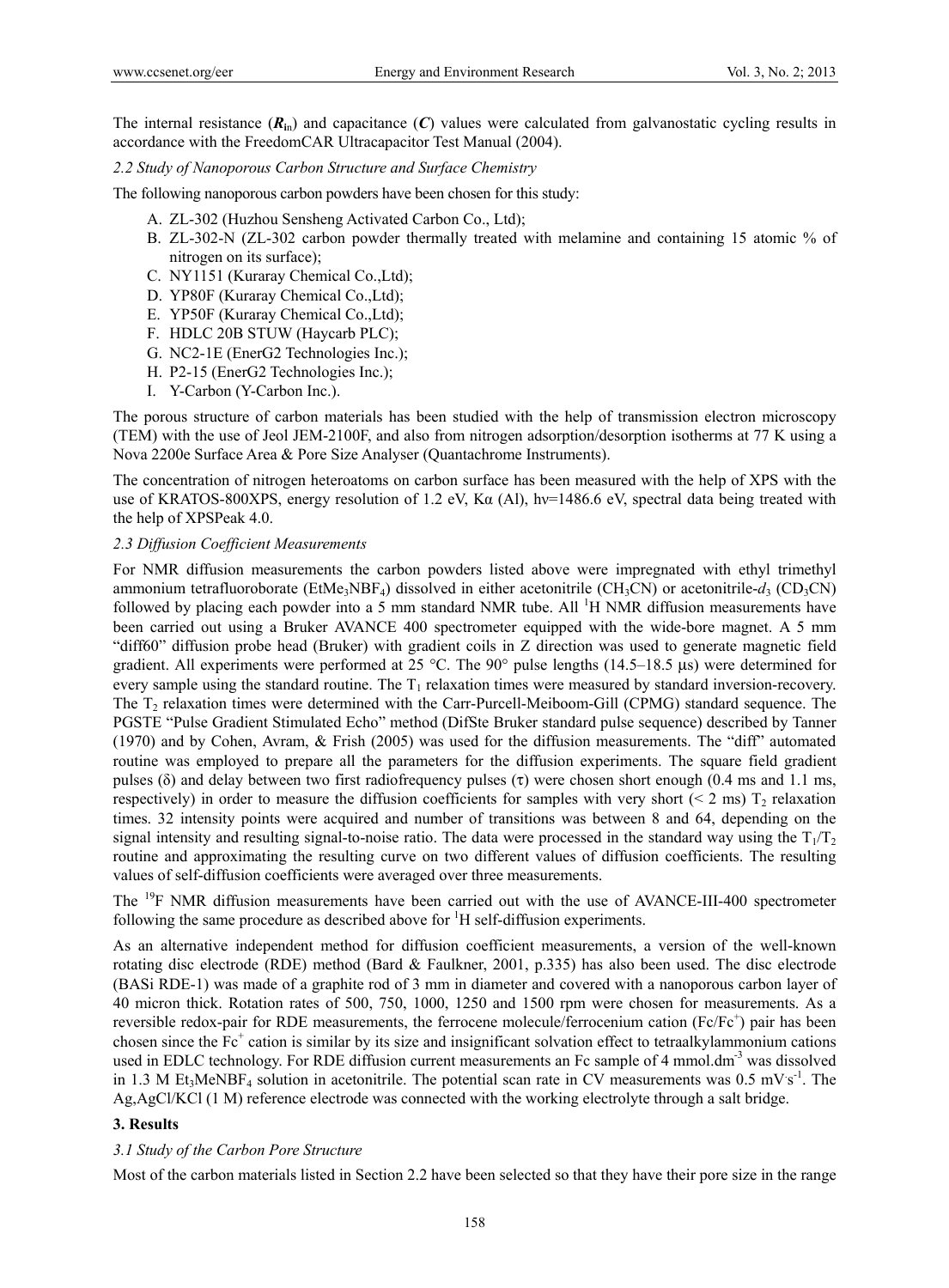between 1 and 10 nm with a large portion concentrated between 1 and 3 nm. Some examples can be seen in Figure 1 wherein the pore size distribution for three promising carbons is illustrated.

One more criterion for preliminary carbon material selection in this work is the presence of mostly shallow slit-shaped pores or just shear cracks of graphene layers in the carbon matrix – see, e.g., in Figure 2, which presents the TEM image for HDLC 20B STUW (F) carbon powder.



Figure 1. Pore size distribution obtained from nitrogen adsorption/desorption isotherms with the use of DFT calculations for some of the tested carbon powders (as listed in Section 2.2)

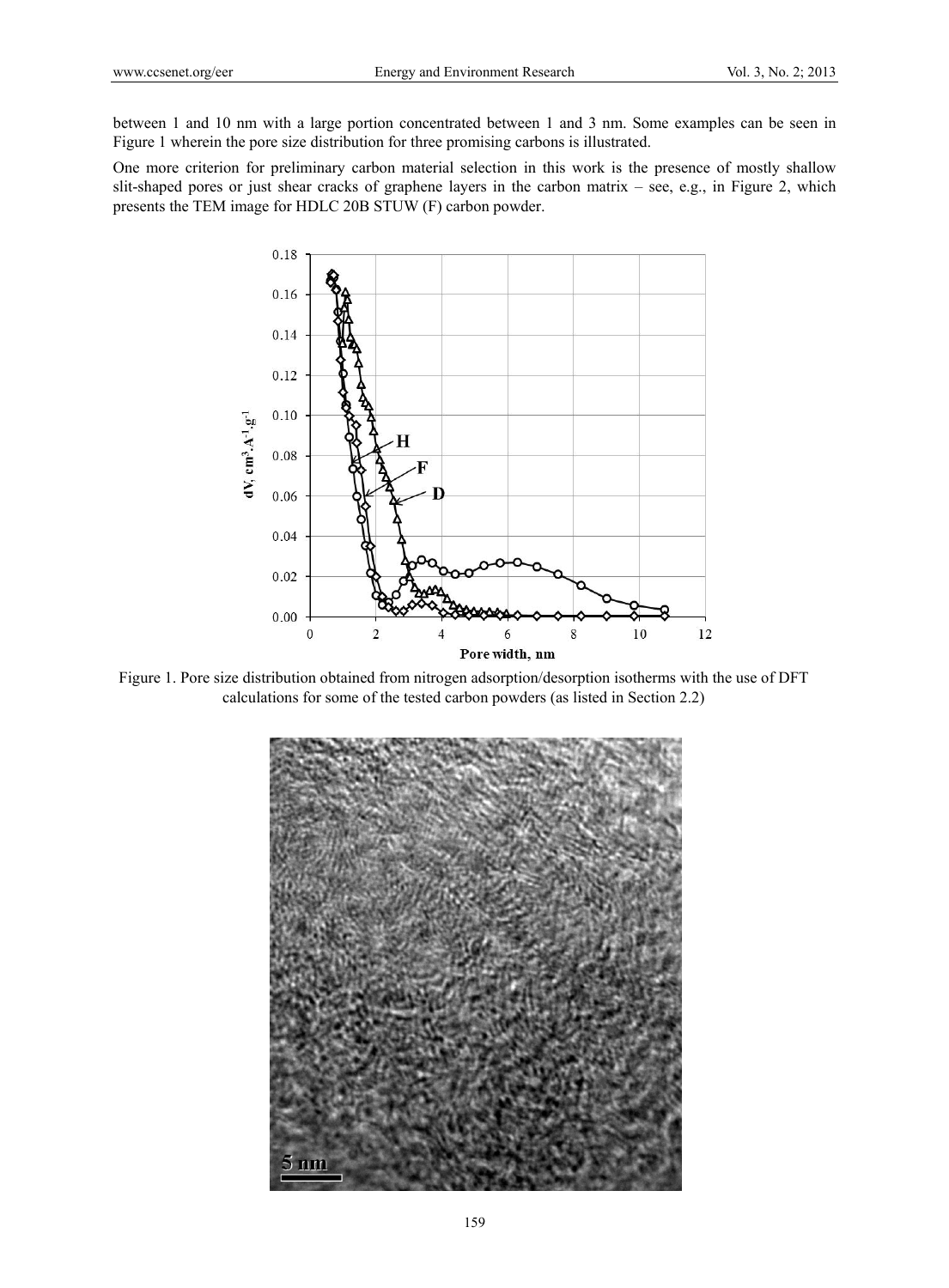## Figure 2. TEM image of F (HDLC 20B STUW) carbon powder

#### *3.2 Electrochemical Measurements*

Further, the carbon materials listed in Section 2.2 were studied with the use of CV method. A special reference electrode was developed to be used in organic electrolytes, the electrode potential being stable over practically unlimited time and giving a chance to register CV and charge-discharge curves in both positive and negative ranges from the equilibrium potential of carbon material. For the sake of generality, we use the  $Li/L<sup>+</sup>$  potential as "zero point" in our scale of potentials.

A typical example of CV measurements with the use of three-electrode cell is illustrated in Figure 3-a, wherein a good behaviour of carbon materials selected for positive or negative electrode can be seen in a wide potential range. It should also be noted that a carbon material selected for the positive electrode may be different from that selected for the negative electrode to keep the electrode potential within the certain range when assembling the EDLC. As a result, a CV curve of an EDLC prototype assembled with the use of thus selected electrodes is presented in Figure 3-b.



Figure 3-a. Cyclic voltammery curves in positive (right) and negative (left) ranges from the equilibrium potential of nanoporous carbon as a working electrode in a three-electrode cell (room temperature; electrolyte: 1.3 M TEMA BF<sub>4</sub> in acetonitrile; scan rate:  $10 \text{ mV s}^{-1}$ )



Figure 3-b. Cyclic voltammery curve of an EDLC prototype with positive and negative electrodes as in Figure 3-a, each electrode area being of 15 cm<sup>2</sup> (room temperature; electrolyte: 1.3 M TEMA BF<sub>4</sub> in acetonitrile; scan rate:  $10 \text{ mV} \text{ s}^{-1}$ )

Figure 4 illustrates the EIS results (Nyquist plots) for three different designs of EDLC devices. Curve 1 illustrates the case of poor electrical contact between the aluminium current collector and active electrode layer resulting in high contact resistance. Curve 2 reflects the design with low contact resistance though with the electrochemical system (i.e. nanoporous carbon electrodes and organic electrolyte) non-optimized properly. The optimization can be achieved due to CV measurements like those presented in Figure 3 above and also due to diffusion coefficient measurements described below. The Nyquist plot for the optimized design is presented by Curve 3 in Figure 4.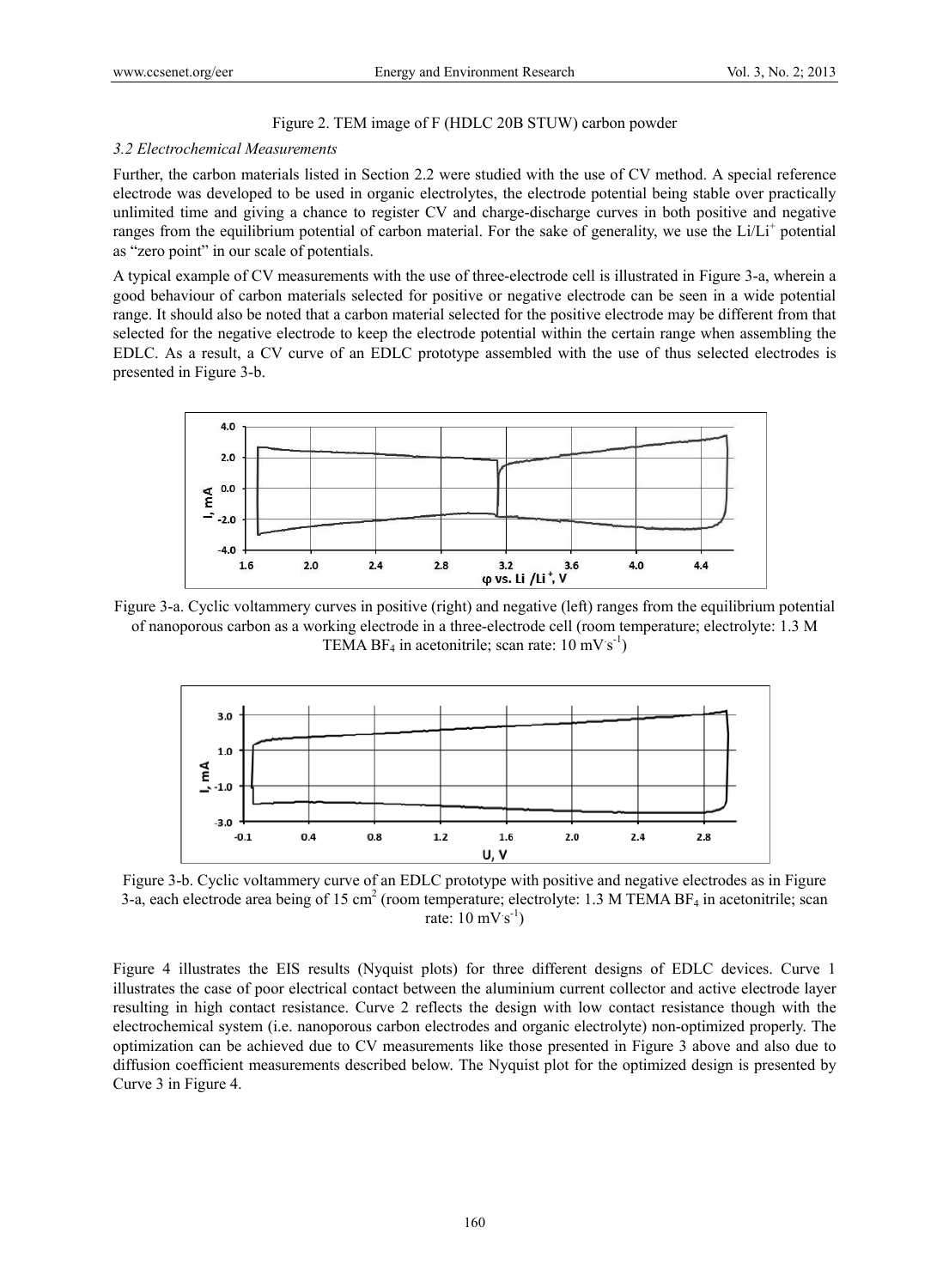

Figure 4. Nyquist plots for EDLC prototypes: 1 - with poor contact between the current collector and active carbon layer (high contact resistance); 2 - with improved contact resistance but non-optimized electrochemical system; 3 - with fully optimized design

#### *3.3 In-Pore Diffusion Coefficient Measurements*

After impregnating carbon powders with electrolyte, the electrolyte translational self-diffusion coefficients have been calculated from the attenuation of the NMR signals due to the application of the gradient pulses of the constant lengths but various strengths using Equation (2) (Price, 1997):

$$
I = I_0 \exp\left[-D_0 \gamma^2 \delta^2 g^2 \left(\Delta - \frac{\delta}{3}\right)\right]
$$
 (2)

where *I* and *I*0 are the NMR signal intensities in the presence and in the absence of the gradient respectively, *γ* is the gyromagnetic ratio of the nucleus under observation, *δ* and *g* are the duration and the strength of the applied gradient pulse, respectively,  $D_0$  is the self-diffusion coefficient, and  $\Delta$  is the time interval between the two successive gradient pulses.

It has been found that the theoretical curve practically coincides with experimental values if the attenuation of NMR signals is expressed as a sum of two Equations (2) with different  $D_0$  values, a quickly diffusing one ( $\sim 10^{-9}$ )  $m^2$  s<sup>-1</sup>) and slowly diffusing one ( $\sim 10^{-10}$  m<sup>2</sup> s<sup>-1</sup>). This can reflect the fast diffusion in bulk solution or in macropores and slow diffusion in nanopores.

The resulting values of thus found effective diffusion coefficients have been averaged over three measurements and are plotted in Figures 5 and 6 (for  $BF_4$  anions and  $EtMe<sub>3</sub>N<sup>+</sup>$  cations, respectively) for various nanoporous carbons vs. the internal resistance of EDLC prototypes comprising the same carbons in electrodes. As can be seen from these figures, there is a fairly good correlation between diffusion coefficients of electrolyte ions in carbon nanopores and the internal resistance of the corresponding EDLC prototypes. However, it should be noted that some carbons cannot be used for NMR measurements because of the very short correlation time of electrolytes in their pores resulting in unreliable diffusion coefficient evaluations. Therefore, we have also developed another method to measure the diffusion coefficients of electrolyte ions in carbon nanopores, namely, a version of the well-known RDE method-see Section 2.3 for details. The behaviour of porous rotating disc electrode (PRDE) has recently been studied by Bonnecaze, Mano, Nam, and Heller (2007). To evaluate the diffusion coefficients from PRDE measurements we have used the Levich equation:

$$
i = \pm 0.62nC_0FD^{2/3}v^{1/6}\omega^{1/2}
$$
 (3)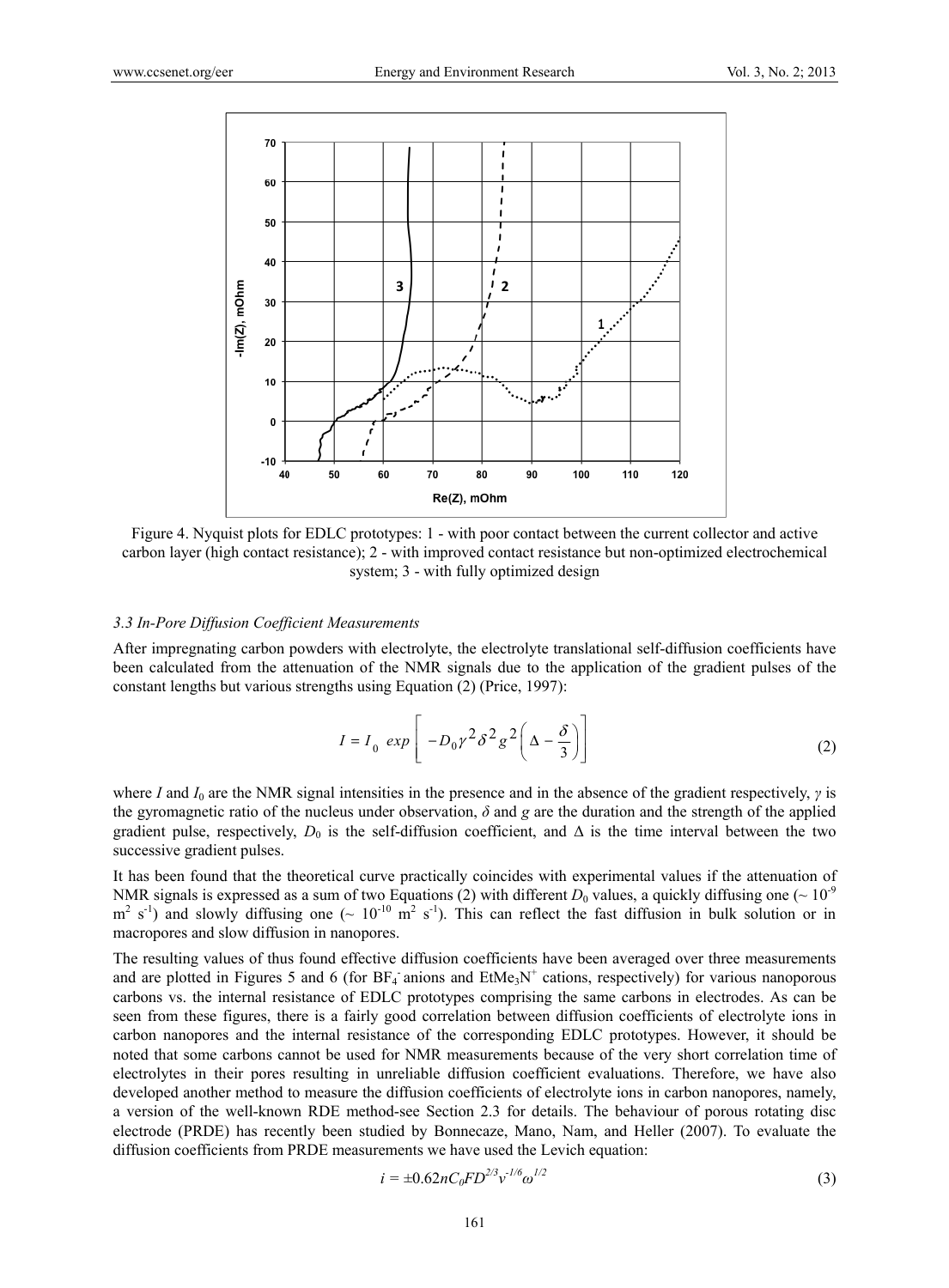where *i* is the limiting diffusion current value, *n* is the number of electrons in the electrode semi-reaction,  $C_0$  is the concentration of the reacting species,  $F$  is the Faraday constant,  $D$  is the diffusion coefficient,  $\nu$  is the kinematic viscosity, and  $\omega$  is the rotation rate.



Figure 5. Internal resistance of EDLC prototypes comprising electrodes of different nanoporous carbons, as listed in Section 2.2, *vs*. the diffusion coefficients of  $BF_4$  anions in those carbons (<sup>19</sup>F NMR measurements)



Figure 6. Internal resistance of EDLC prototypes comprising electrodes of different nanoporous carbons, as listed in Section 2.2, *vs*. the diffusion coefficients of  $EtMe<sub>3</sub>N<sup>+</sup>$  cations in those carbons (<sup>1</sup>H NMR measurements)

The results of PRDE measurements of the electrolyte diffusion in various nanoporous carbons, which are listed in Section 2.2, are plotted in Figure 7 vs. the internal resistance of EDLC prototypes comprising the same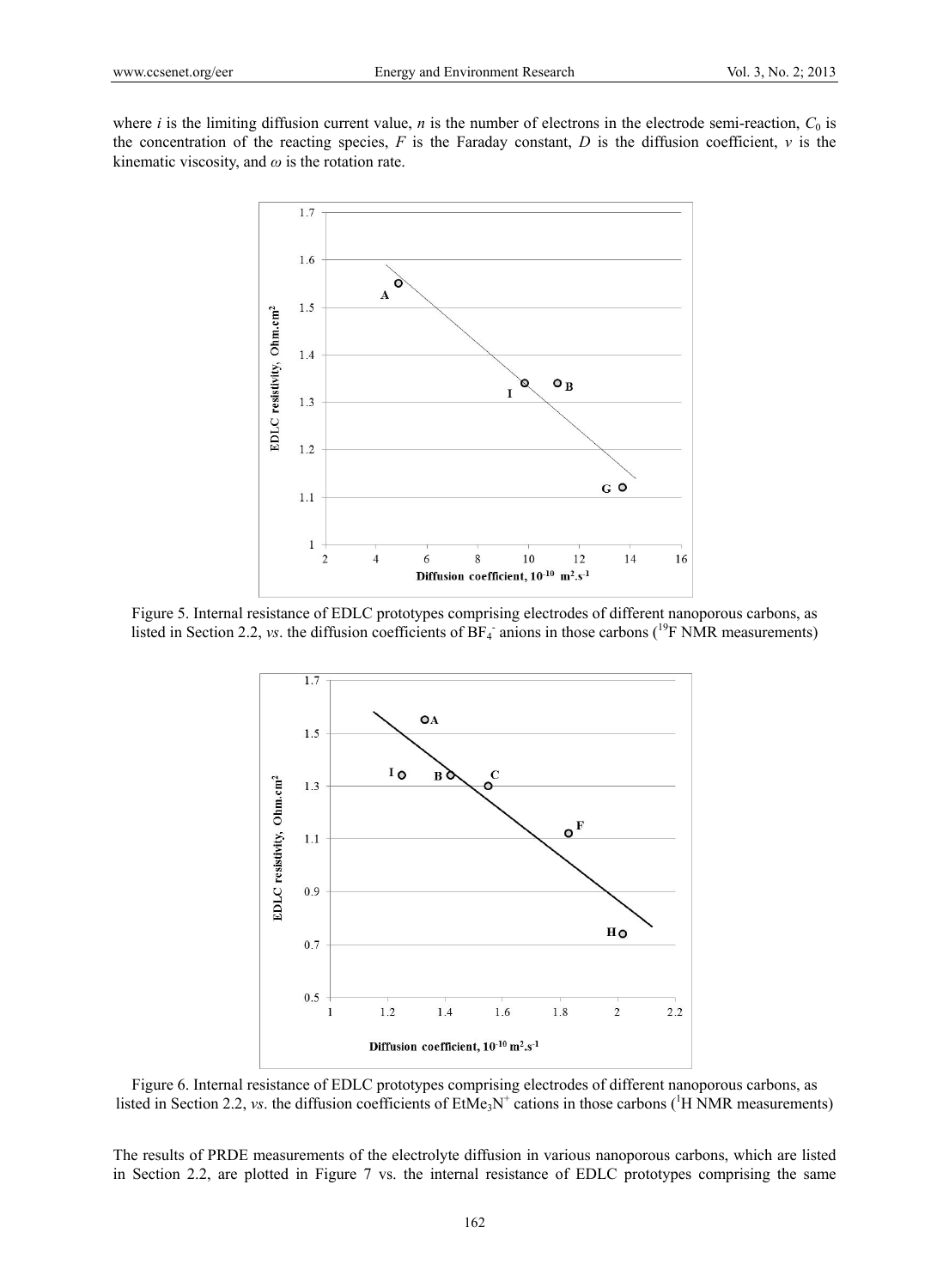carbons in electrodes.

Both NMR and PRDE methods, as illustrated in Figures 5–7, have been employed to select the low resistance electrodes for EDLC manufacture, and the results for large EDLC prototypes are briefly listed in Table 1 below.

| Capacitance,<br>Е | Internal<br>resistance,<br>mOhm | Time constant<br>(RC),<br>S | Spec. energy<br>$(CU^2/2),$<br>W.h $kg^{-1}$ | Spec. power<br>$(Q95\% \text{ eff.}),$<br>$kW$ $kg^{-1}$ | Max. spec.<br>power,<br>$kW kg^{-1}$ |
|-------------------|---------------------------------|-----------------------------|----------------------------------------------|----------------------------------------------------------|--------------------------------------|
| 480 <sup>a</sup>  | 0.20                            | 0.10                        | 4.9                                          | 10.2                                                     | 91                                   |
| $1200^{a,b}$      | 0.10                            | 0.12                        | 5.3                                          | 8.9                                                      | 79                                   |
| 1500 <sup>b</sup> | 0.09                            | 0.14                        | 6.1                                          | 9.1                                                      | 81                                   |

Table 1. Performance of Yunasko EDLC devices (rated voltage 2.7 V)

<sup>a)</sup> Also tested at the Institute of Transportation Studies, Davis, CA; <sup>b)</sup> Also tested at JME Inc., Cleveland, OH.



Figure 7. Correlation between EDLC internal resistance and diffusion coefficients of ferrocenium-cation in pores of various carbons listed in Section 2.2 and used in electrodes (PRDE measurements)

The cells listed in Table 1 were also tested for their life cycle according to IEC 62391 endurance test procedure, and after holding the cells for at least 2000 hours at 60  $^{\circ}$ C and 2.7 V they demonstrated the capacitance retention within 70% and an increase in internal resistance not exceeding 100%.

## **4. Discussion**

Though being beyond the scope of this paper, some methods to reduce the *RAl-C* contact resistance (see sketch (1)) have recently been disclosed by Maletin et al. (2008). The electrical contact between the active electrode layer and aluminum current collector can be significantly improved due to conductive carbon particles to be locally and individually fused into the current collector surface. New versions of those methods, in particular, the electric spark treatment with the use of graphite electrode are effectively employed in our current technology resulting in a very low contact resistance value, normally not exceeding 10 mOhm  $*$ cm<sup>2</sup>.

As regards the choice of nanoporous carbon materials to be used in EDLC electrodes, the materials having shallow slit-shaped pores with their width between 1 and 3 nm (see examples in Figures 1 and 2) look preferable for EDLC electrode application. From our experience the carbons comprising larger mesopores have significantly lower surface area while those with pores predominantly below 1 nm demonstrate too high resistance to be effectively used in EDLC devices.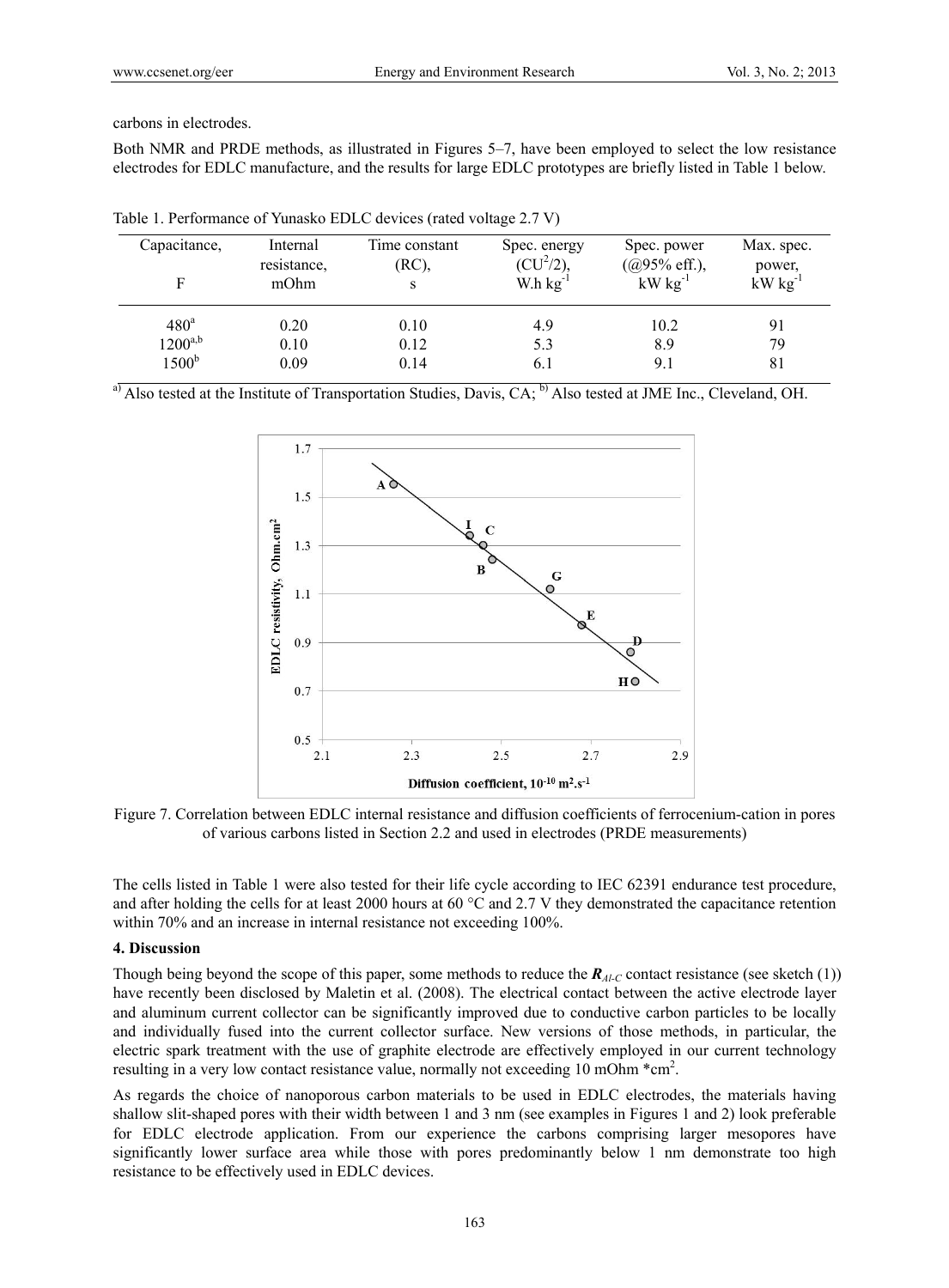CV measurements with the use of a three-electrode cell and EIS measurements give a chance to optimize the electrochemical system design in order to improve the EDLC performance. Similar CV and dilatometric studies for different carbon materials and electrolytes were carried out by Hahn, Barbieri, Gallay, & Kötz (2006), and as have now been shown in our work the optimized EDLC prototypes demonstrate a fairly good rectangular shape of CV curves with no visible faradaic processes within a voltage range as wide as 2.9 V and also the lowest resistance and close to ideal vertical line in Nyquist plots at low frequencies– see Figures 3 and 4.

As was found in our NMR measurements, the  $T_1$  and  $T_2$  relaxation times of various nuclei of the electrolyte species  $({}^1H, {}^{11}B, {}^{19}F)$  change significantly when the electrolyte enters the carbon pores, and this can reflect a strong interaction of electrolyte species with the carbon matrix – see also a similar conclusion made by Price (1997). This phenomenon and some other NMR results will be discussed in more detail in our forthcoming publications, while here we would like to focus on the diffusion coefficient values since they illustrate the electrolyte dynamics in carbon nanopores. Of course, the  $D<sub>0</sub>$  values measured for the fluid phase in nanopores are not the true self-diffusion coefficients, but rather the effective molecular diffusivities  $D_{\text{eff}}$  (Price, 1997). Nevertheless, as can be seen from Figures 5–7, there is a remarkable correlation between the internal resistance of EDLC device and ion diffusion in pores of the corresponding carbon electrode material. Absolute values of diffusion coefficients of  $EtMe<sub>3</sub>N<sup>+</sup>$  and  $Fc<sup>+</sup>$  cations, though being measured by different methods, are close (cf. Figures 6 and 7), and the difference can be accounted for slightly different size of these cations. It is also worth noting that the diffusion coefficient of  $Fc^+$  cations, when being measured with the use of a flat graphite electrode, is  $1.01 \times 10^{-9}$  m<sup>2</sup> s<sup>-1</sup>, which significantly exceeds the values in carbon nanopores presented in Figure 7.

It should also be noted that the positive and negative electrodes are typically different to best match the different mobility of anions and cations in their pores. Besides, it has been found that the diffusion coefficients of electrolytes can be increased and, correspondingly, the pore resistance can be reduced due to doping the carbon surface with nitrogen atoms (Strelko et al., 2009). This effect can be accounted for reducing the interaction between the carbon matrix and electrolyte ions.

The test results listed in Table 1 and also verified by independent experts clearly show a very low internal resistance of EDLC devices based on optimized electrochemical systems with their RC-constant values being between 0.1 and 0.2 s and maximum power density reaching 80–90 kW/kg. These RC-constant values are lower by a factor of 2–3, and correspondingly, power capabilities of EDLC devices presented in Table 1 are by far higher than those of the best competing devices (Miller, Butler, Ryan, & McNeal, 2013).

Very low internal resistance of EDLC devices thus fabricated makes it possible to avoid significant heating during the operation, even under high load conditions. As an example, a module of 16 V comprising 6 single cells of 1200 F each connected in series has the internal resistance below 1 mOhm and after continuous charge/discharge cycling with the current value of 200 A running over 8 hours demonstrates an increase in temperature of about 10–12 °C only.

#### **References**

- Bard, A. J., & Faulkner, L. R. (2001). *Electrochemical Methods. Fundamentals and Applications* (2nd ed). New York: Wiley.
- Bonnecaze, R. T., Mano, N., Nam, B., & Heller, A. (2007). On the behavior of the porous rotating disk electrode. *Journal of The Electrochemical Society, 154*(2), F44-F47. http://dx.doi.org/10.1149/1.2403082
- Cohen, Y., Avram, L., & Frish, L. (2005). Diffusion NMR spectroscopy in supramolecular and combinatorial chemistry: an old parameter—new insights. *Angewandte Chemie International Edition, 44*(4), 520-554. http://dx.doi.org/10.1002/anie.200300637
- Conway, B. E. (1999). *Electrochemical Supercapacitors: Scientific Fundamentals and Technological Applications*. New-York: Kluwer-Plenum Press. http://dx.doi.org/10.1007/978-1-4757-3058-6
- FreedomCAR Ultracapacitor Test Manual. (2004). Idaho National Engineering Laboratory Report. DOE/NE-ID-11173.
- Hahn, M., Barbieri, O., Gallay, R., & Kötz, R. (2006). A dilatometric study of the voltage limitation of carbonaceous electrodes in aprotic EDLC type electrolytes by charge-induced strain. *Carbon, 44*(12), 2523-2533. http://dx.doi.org/10.1016/j.carbon.2006.05.002
- Maletin, Y., Novak, P., Shembel, E., Izotov, V., Strizhakova, N., Mironova, A., ... & Podmogilny, S. (2006). Matching the nanoporous carbon electrodes and organic electrolytes in double layer capacitors. *Applied Physics A, 82*(4), 653-657. http://dx.doi.org/10.1007/s00339-005-3416-9